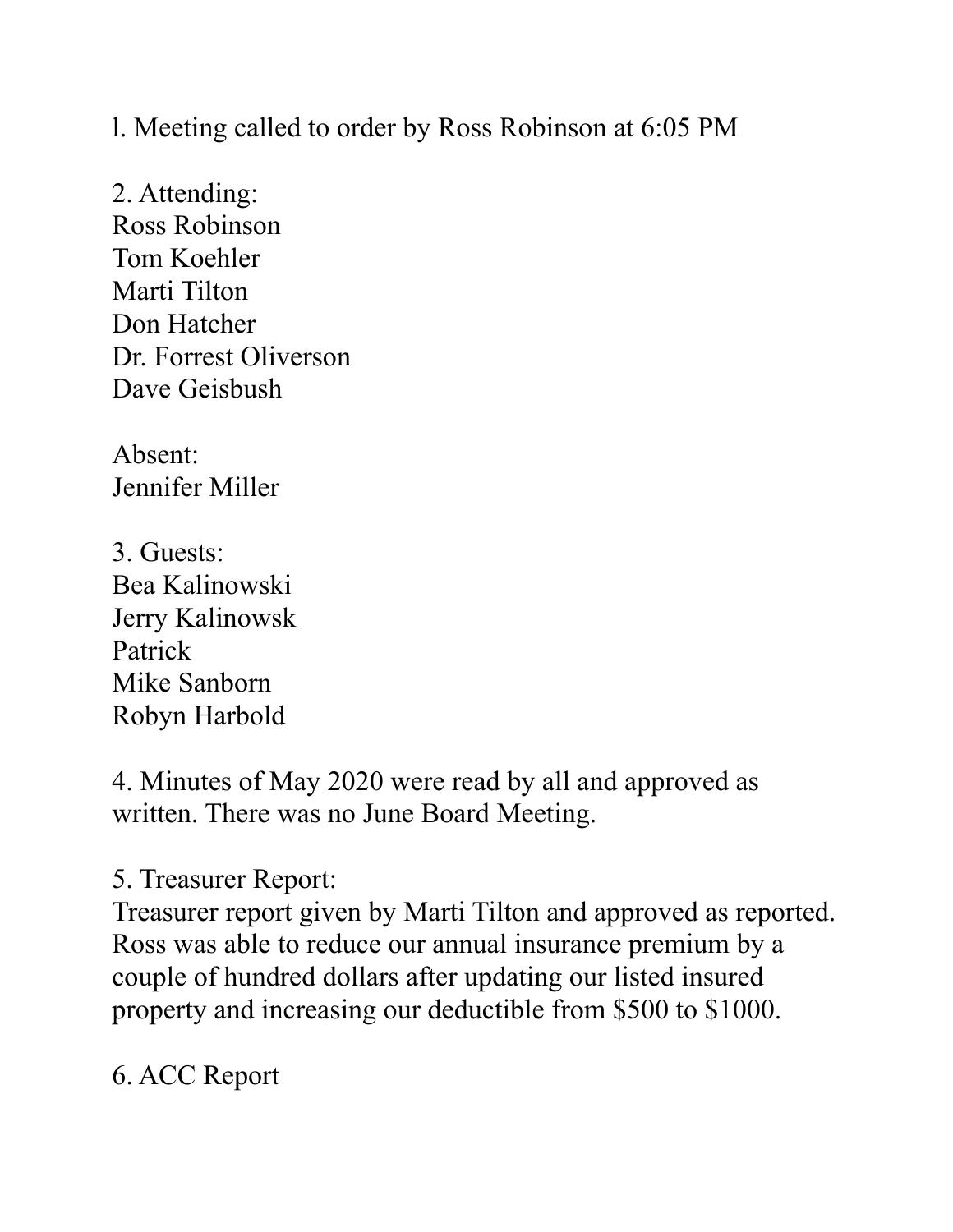- No report

7. Guests Bea Kalinowski- no report Jerry Kalinowski-no report Patrick-no report Mike Sandborn- new to the neighborhood, interested in how the meetings go

8. Old Business:

-Lights at Entrance- Robyn reported that she and Jodi are still looking at light fixtures and should have selections for Board to review and select at next monthly meeting.

Robyn also brought up Boo Fest and Christmas lighting at entrance of our sub-division.

Boo Fest- need to discuss what we want to do in because of COVID-19. One suggestion was to get several residences to volunteer and pass out candy till around 7:30 or so and then come to the park for a movie. More discussions to come. -Christmas lights at our entrance- Robyn stated we need new decorations as our old ones are wearing out. After discussion, Don made motion to allow Robyn \$500 for the purchase of new decorations. Motion was seconded and passed. Robyn will also put up the decorations as she has in the past. As time gets closer we will make sure Robyn has adequate help. Tom Koehler volunteered to help if needed.

8. New Business: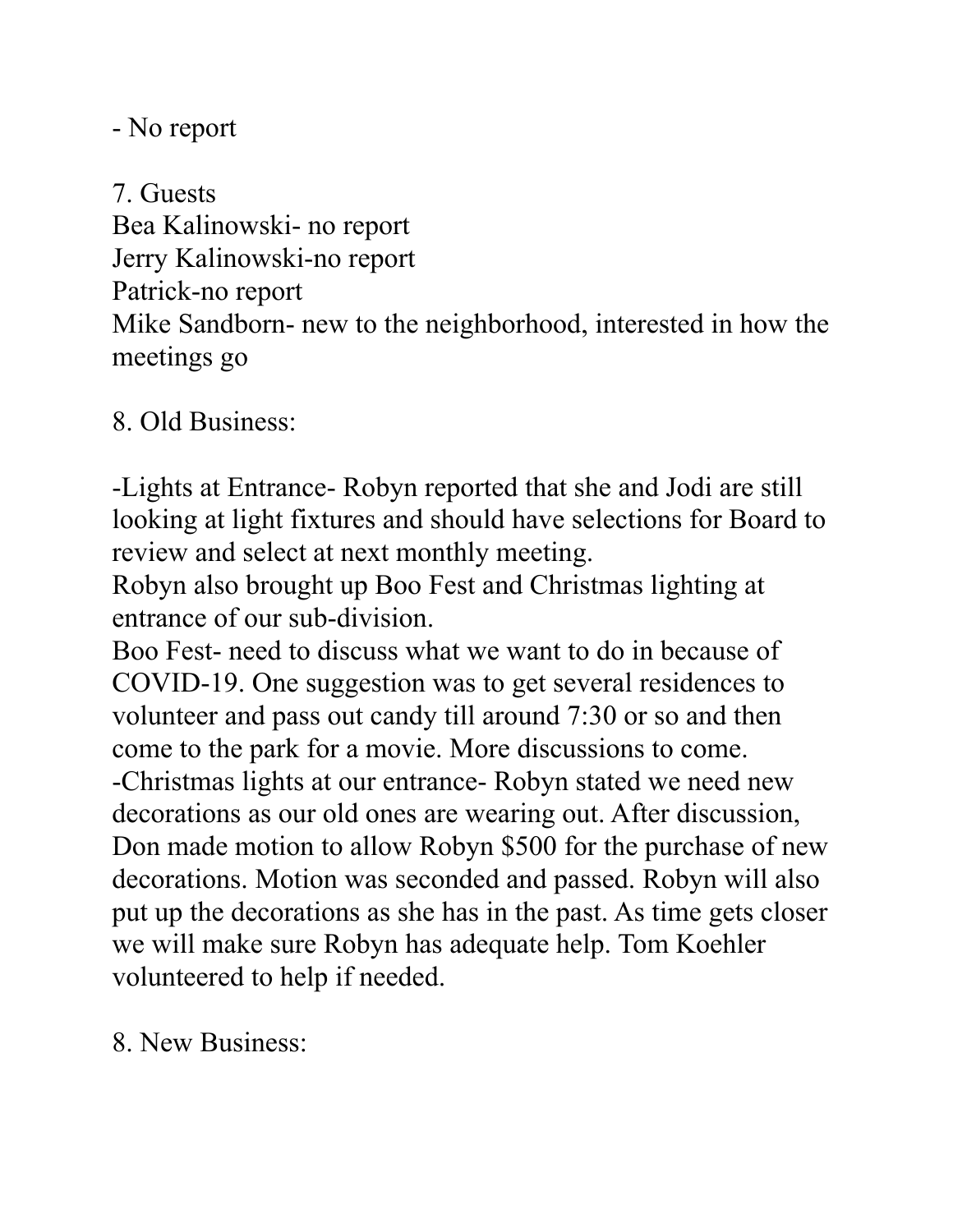-Flags- Mike Minerva asking for new RRR flags. Board approved purchase of twelve RRR flags plus a \$25 set up cost and tax for a total of \$1840.56.

-Sign are for seasonal use- Ross has received requests to put up "fawn season" signs and other requests. Our Covenants do not allow for any signs other then approved For Sale signs. Ross suggested setting up a general sign area for our residents to use. After discussion of this recommendation the Board decided not to pursue as it would require additional monitoring. Don stated that we have dealt with this situation for 20+ years and have have acted accordingly; ie, signs are ignored unless they become offensive. Don made a motion to table discussion for future deliberation. Motion was seconded and passed.

-Tree trimming in the Park- the trees in our park need trimming and the moss cleaned out. Bea and Don will provide names to Ross to get bids. We will discuss at next Board meeting.

-Puddles at Entrance- Puddling is caused by dirt piling up from past rains and stopping the normal flow of the rain water drainage. Ross spoke with TXDOT and they will eventually clean this up to get the water to drain. They couldn't provide Ross a date for this to occur.

-Committee for Next Improvements( playground, tennis backboard,etc)- Don made motion to set up an Improvements Committee that would be responsible for coming up with future recommendations for improvements to consider in our RRR